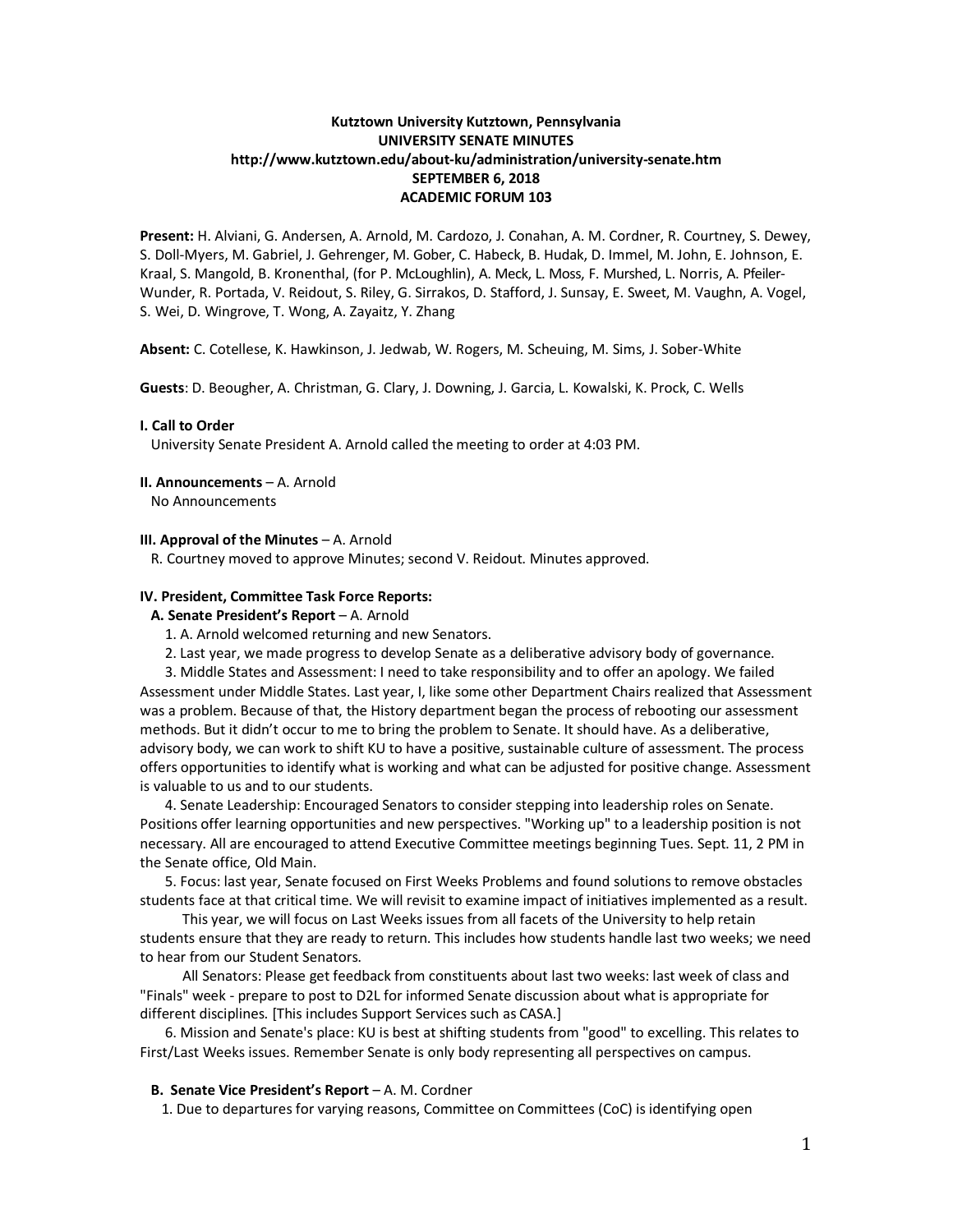positions and will soon issue a Willingness to Serve to fill them.

2. Updating Bylaws: will continue; this will conclude soon.

3. Overtime: an issue that the Committee can take on as a new task; an ongoing job .

### **C. University President's Report** – A. Zayaitz for K. Hawkinson

K. Hawkinson unable to attend due to Council of Trustees duties.

 A. Zayaitz sends greetings on behalf of President Hawkinson. In lieu of his report, please access his State of the University Address from opening day: https://www.kutztown.edu/about-ku/office-of-thepresident/statements-addresses-media-appearances/2018-state-of-the-university-address.htm

### **D. University Provost's Report** – A. Zayaitz

 1. Daniel Greenstein, former leader in Postsecondary Success at the Gates Foundation, is the new Chancellor of PASSHE. He is active on Twitter. He will visit KU Nov. 1.

2. Middle States:

a. found KU failing to comply with Standard Five: Assessment and thus the University is on Warning. Assessment must be THE focus, and in a sustainable way.

b. Assessment is not evaluation [of faculty]. Student Learning Outcomes [SLOs] are assessed; adaptations made as needed based on outcomes.

c. This is Continuous Improvement; examining data and making adjustments for better outcomes. d. Must be better at documenting

e. Wednesday, Sept. 12: Liaison from Middle States will be here. It sends a very negative message if those invited to meet do not show up. Please send a substitute.

f. Friday, Sept. 14: L. Suskie, Assessment Consultant, will be on campus. It sends a very negative message if those invited to meet do not show up. Please send a substitute.

g. Having a "Warning" status from Middle States is damaging. If KU does not come into compliance, we will be on "Probation," the current status of Cheyney. The gravity of this can't be emphasized enough. Faculty must be on board.

 3. Retention: is also critical. Faculty must identify student hurdles. Make no assumptions about students; reach out and/or direct them to support services. Acknowledge hard-working students.

 4. Good News: A new BS program in Public Relations, housed in the English Dept; two new Digital Labs; new degree in Social Media, housed in the Communication Studies Dept.

## **E. Student Government Board (SGB) Report:** – B. Hudak

1. SGB President introduced two new Senators from SGB: G. Sweet, VP and A. Meck, Treasurer

2. SGB held elections on Sept. 6; four new Freshmen are now on SGB.

3. SGB will go for annual retreat to go over Roberts Rules, set policy and goals for the year.

4. SGB will be working to align missions of diversity organizations

5. SGB is committed to transparency of leadership

6. The annual PASSHE SGB Leadership Conference is late Sept; valuable learning for all

 7. B. Hudak thanked the Senate for its work on the First Weeks Problems; SGB is distributing information to students through social media

## **V. Unfinished Business** - A. Arnold

A. First Week(s) Problem Memo

1. Senators please remind colleagues Spring 2019 Bookstore orders due by October 15.

2. Library faculty reports on faculty use of materials on Reserve: 455 e-reserves; 49 paper

 3. J. Downing reports Bookstore has been busy. On behalf of Bookstore, she thanked Senators for raising awareness regarding the importance of early orders; great benefit to students.

4. A. Arnold: It's very effective to come at a challenge from all angles as demonstrated here.

### B. Academic Policy Committee

 Senate will be revisiting Academic Honesty and Regalia policies. To address the Regalia policy properly, Senate will deliberate what makes Graduation meaningful for students and others.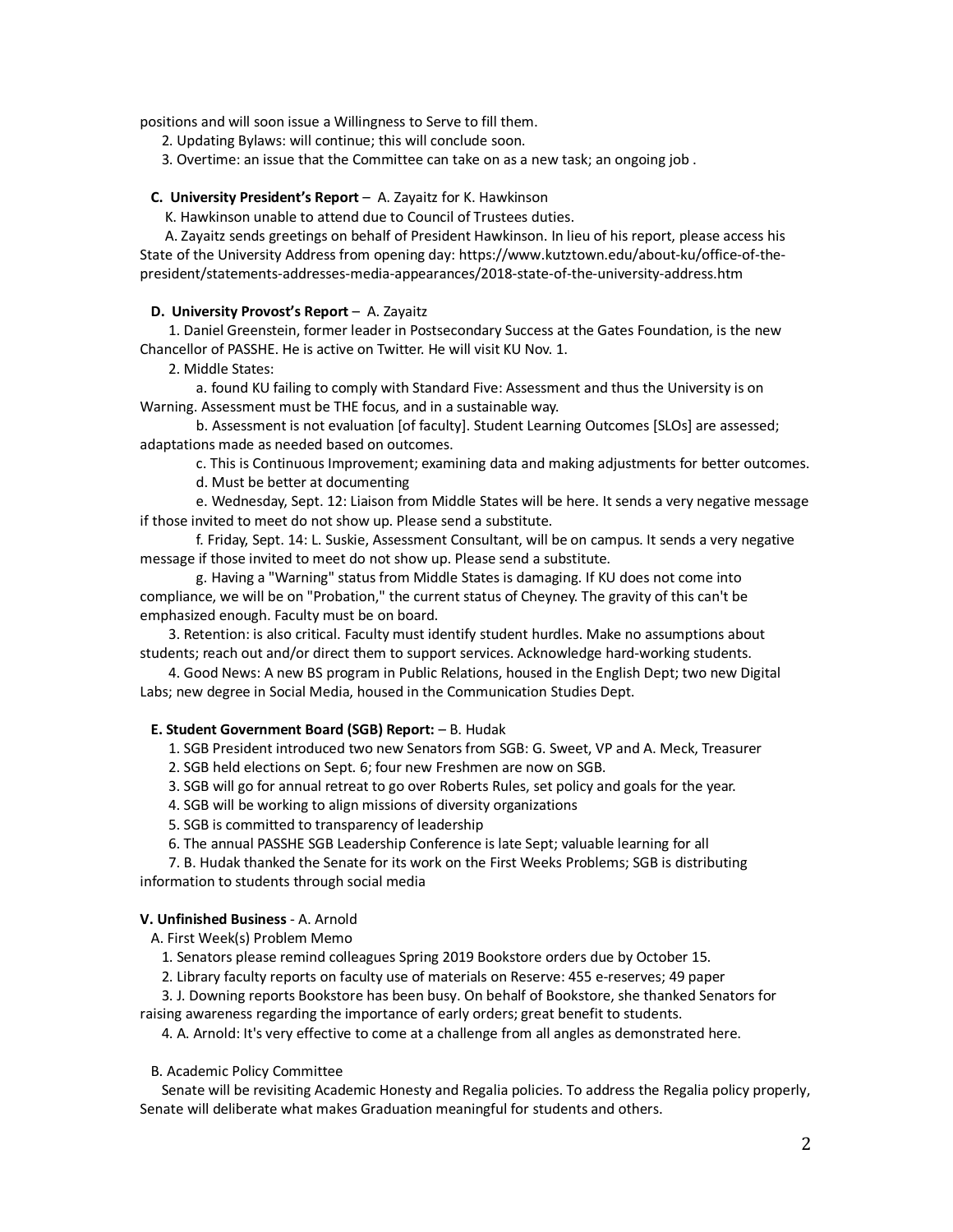### C. Verification of Attendance

 1. Faculty Senators: remind constituents of the great importance of doing this, and the easiest, most efficient ways to do so.

2. Note that it is traumatic for a student to get a warning that there may be an adjustment to their aid.

3. A positive practice since students not attending a class don't deserve federal funds for it.

## **VI. New Business** - A. Arnold

A. Last Weeks and Final Exam Period

 A Discussion Board will be set up on the Senate D2L page. Senators please solicit how your constituents conduct their classes during last week of class and "Finals Week" to determine best practices in different disciplines.

B. Sustainable Culture of Assessment (Continuous Improvement)

 A. Arnold: according to data from one year, only one department, Sport Management, successfully conducted assessment by closing the loop and making adjustments based on analysis of data collected. Other programs have work to do. Doing assessment well is difficult, needs teamwork. What works? What are the challenges? We need to tap those with expertise.

## Discussion:

A. Courtney: A skeleton would be helpful.

M. Vaughn: Sport Management is happy to provide a prototype.

 A. Vogel: English Dept. is highly frustrated; have been working on assessment since 2010 when severely criticized by Middle States. He asserted that his department kept conducting assessments but with insufficient resourcing, training, and guidance. In fact, upon seeking guidance they were told on multiple occasions by administration that their assessment work was good. English confidence in administration is shaken. They are concerned that we are not taking Middle States' warning seriously enough.

Appropriate resources are essential to do assessment correctly. English Dept. recognizes the value and wants to participate but has not been adequately supported in the past.

 K. Prock: Clarified that the data showing only Sport Management successfully conducted assessment came not from Middle States but from the Assessment Council. It reflects only one year; other departments have been successful in other years.

Issue: Assessment must be sustainable and can be improved.

#### E. Kraal: A number of comments

 1. We hear back from average students several years after graduation and they're reporting on extraordinary professional achievements or positions. These longer term outcomes would be very valuable, if difficult to obtain, in relation to assessment.

 2. We are assessing programs but don't have experience assessing courses. Many do not know how to write SLOs and develop rubrics. The Center for Enhancement of Teaching (CET) used to have an office for resources but has been gone for ten years. That kind of support is needed.

 3. Concern that assessment requirements may impact student evaluations, making junior faculty particularly vulnerable. Evaluation of teaching must align with assessment.

 4. All of this is so important. Yet it's as if faculty are expected to hit a 3-point shot when they've never played basketball before.

A. Arnold: Affirmed E. Kraal's analogy. Assessment must be specific to each discipline.

 K. Prock is a valuable resource but should there be more staffing? With stakes so very high, fears investment is lacking. For example, the CET is long gone. How do the Strategic Plan and Assessment align?